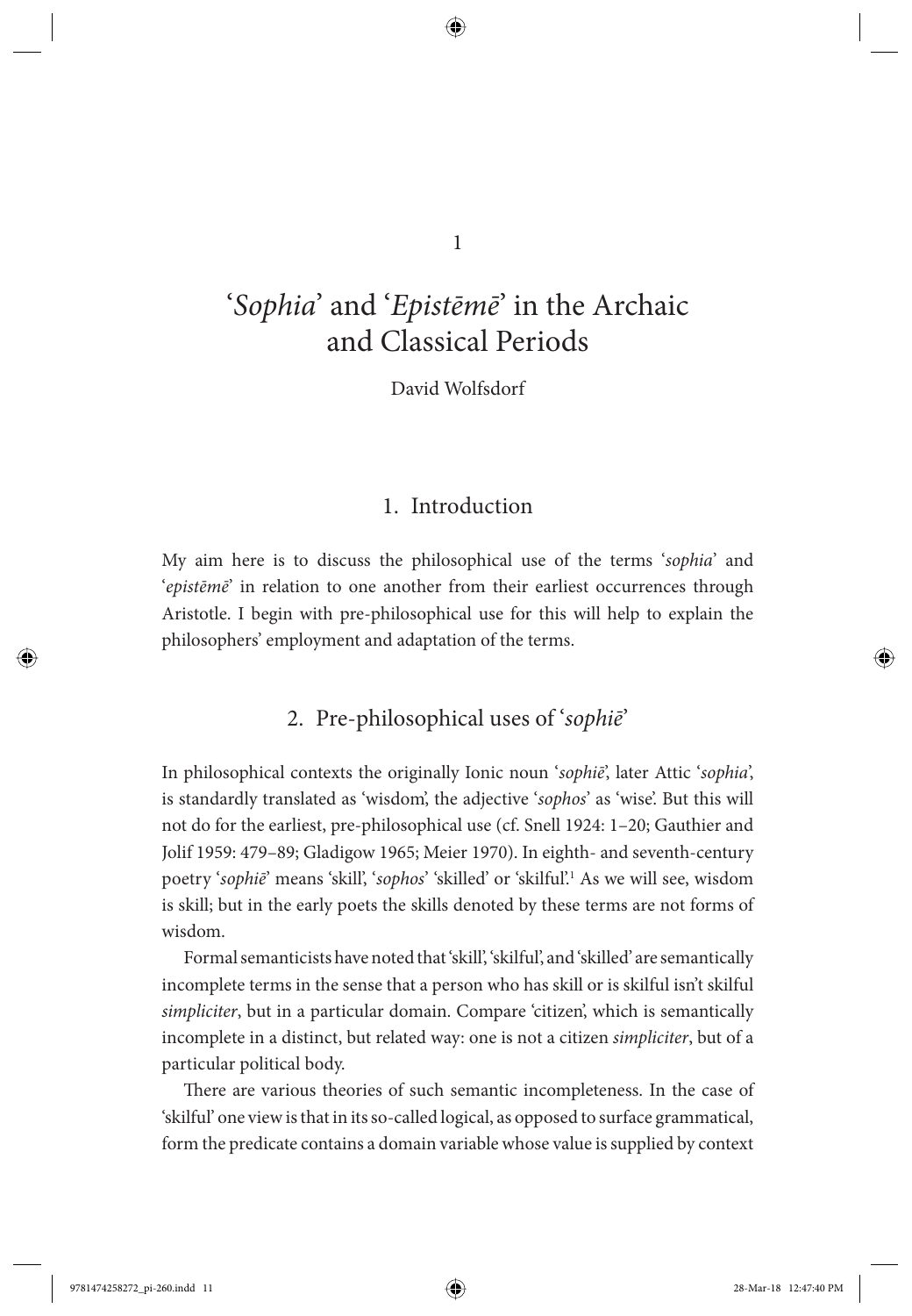(be it linguistic or extralinguistic). So the logical form of  $x$  is skilful' may be represented as:

 $SKILEUL(s)(x)$  where the variable s stands for a domain of skill. For example, a father may say of his artistic son and musical daughter: 'He is skilful and she is too.' Here the first instance of 'skilful' takes art for the domain of *s* , the second music.

In its earliest uses 'sophie' and 'sophos' range over such domains of skill as carpentry, navigation, and charioteering. Consider the following examples from Homer, Archilochos, and Alcman:

 Just as a carpenter's line makes ship's timber straight when the hand of a craftsman applies it, one who, inspired by Athena, knows well all facets of the skill (*sophië*) just so tensely poised the fighting in that battle stood. (Homer, *Iliad* 15.410–13)<sup>2</sup>

 [G] ood with a trident and a skilful pilot ( *kubern*ē*t*ē*s sophos* ). (Archilochos, fr. 211 West)

 Castor and illustrious Polydeuces, skilful charioteers ( *hippotai sophoi* ), tamers of swift colts. (Alcman, fr. 2A.3–4 Snell)

From about the sixth century, we find instances of '*sophie*' that denote poetic skill, for instance, in the following verses of Solon (640–558): 'One man earns his living by his hands in the works of Athena and the master of many crafts Hephaestus; another, through his learning in the gifts of the Olympian Muses, knows the measure of the lovely skill (*himertēs sophiēs*)' (fr. 13.49-52). A number of editors have suggested that the noun is so used in the following fragment of Sappho (c. 630–570): 'I do not imagine that any girl who has looked on the sun's light will have such skill (*sophia*) at any future time' (fr. 60 Snell). Certainly by the fifth century 'sophie' is frequently used to denote poetic skill (cf. Barmeyer 1968: 155-62), for example, in Pindar: 'May you may plant your feet on high so long as you live, and may I may consort with victors for all my days and be foremost in skill (*sophië*) among the Hellenes in every land' (Olympic Ode  $1.115 - 17$ ).

Also in the sixth century we first find 'sophie' used to denote personal or social skills. Particularly fascinating examples occur in the Theognidea. For instance, the following two passages liken quality of character to coins and accordingly the skills required to discern and control character and quality:

 Deception of gold or silver, Cyrnus, is easily endured; and it is easy for a skilful (sophos) man to disclose. But if it has escaped notice that the mind of a friend is false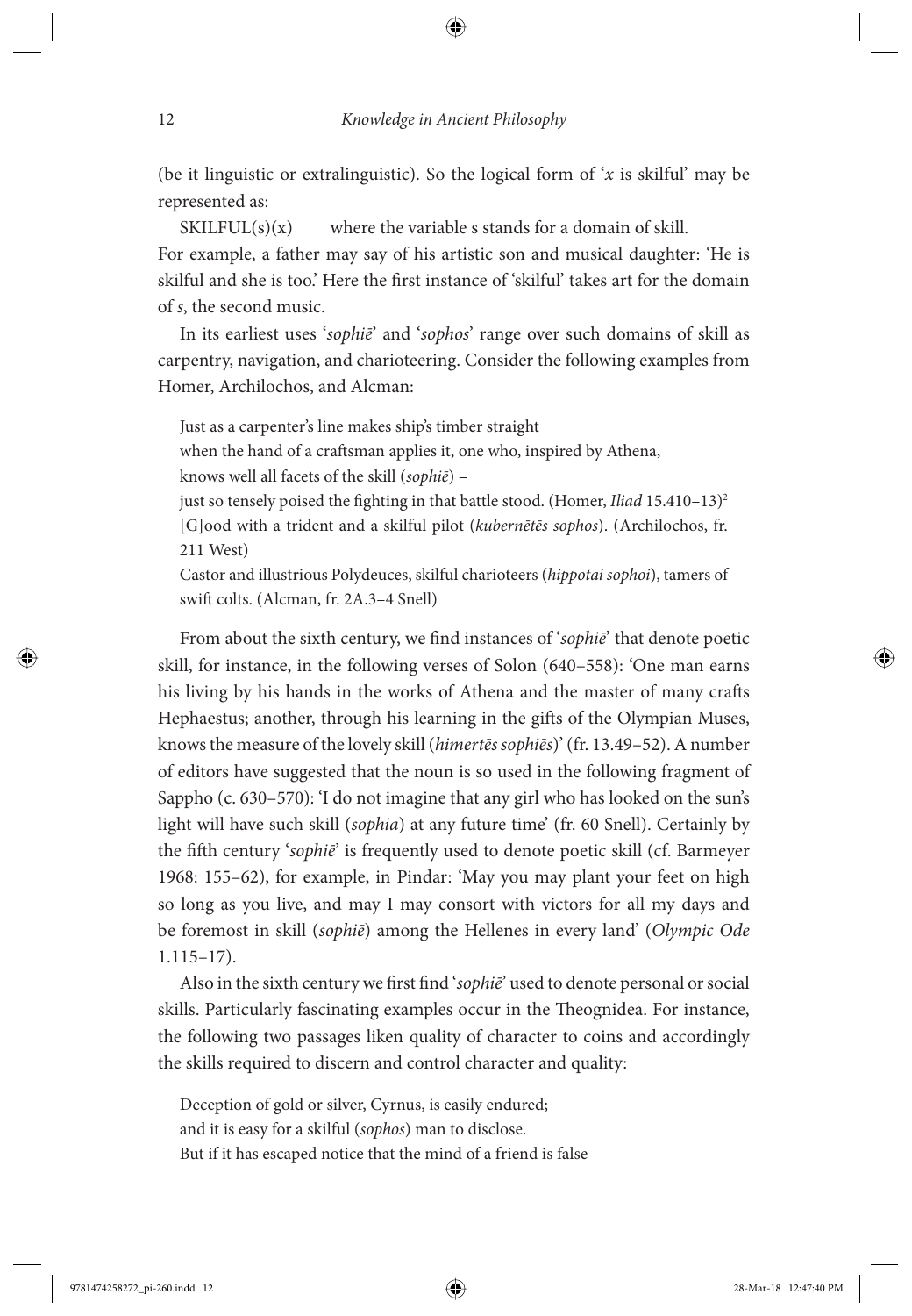and that his heart holds deceit, god has made this most deceptive for mortals. (1.120) Cunning men know gold and silver in the fire. And wine has exposed the mind of a man, when he has drunk too much, when he has taken drink beyond measure, so that it puts to shame one who before was *sophos* . (1.502)

To my ear 'skilful' sounds slightly awkward as a rendition of 'sophos' in the second passage. 'Self-controlled' or 'discerning' is more natural. Nonetheless the author is evidently conceptualizing self- control or discernment as a skill, an ability to govern one's social conduct.

It may be questioned whether the sixth-century use of 'sophie' to denote personal or social skill is in fact a semantic development. An alternative view is that 'sophie' always included these domains, but that the extant record merely happens to lack evidence of such employment.

The following considerations encourage the thesis that the use of 'sophie' to denote personal and social skill is a genuine semantic development. One is a sort of argument from silence. In the earliest Archaic poetry, which is replete with references to personal and social skills, 'sophie' and 'sophos' are never so used. For instance, Homer never describes Nestor, Odysseus, or Aeneas as ' *sophos* '.

A second consideration relates to the passages of the Theognidea just cited: there '*sophie*' appears to be deliberately transposed from a non-social to a social domain. Compare the following use of 'sophos' from a late-sixth- or earlyfifth-century Boeotian grave stele:

The children created this memorial for their deceased father Gathon,

```
 a man sophos in guest- friendship ( xsenian ) and horsemanship ( hiposunan ). 
( SEG XV.316)
```
 Here the conjunction of a non- social skill horsemanship and guest- friendship a social skill appears deliberately and poetically zeugmatic. Loosely related are the following sixth- century verses in which Anacreon employs equestrian skill as a metaphor for sexual skill:

Thracian filly, why so sharply shy away? Do you think I know nothing *sophon* ? Be assured, I'd put your bit on smartly, hold the reins and run you round the limits of the course. But for now you graze the meadows, frisk and play, for want of any experienced riding man. (fr. 88 Snell)<sup>3</sup>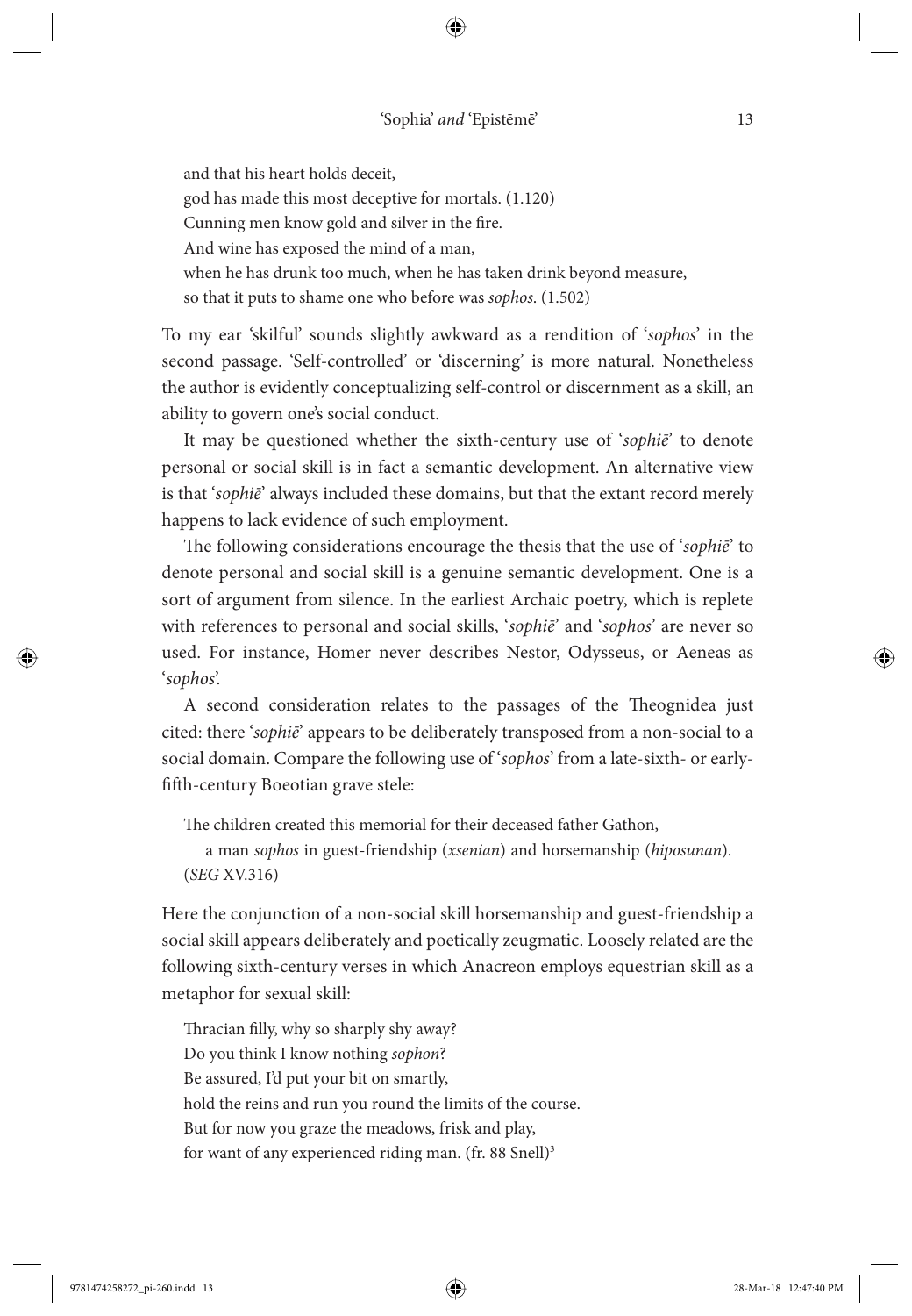Assume, then, that the semantic development did occur. Possibly, one factor contributing to the development was the increasingly common use of 'sophie' to denote poetic skill. Some aspects of ancient poetry are relatively technical; others, particularly those pertaining to the content of poetry, involve personal and social thought. Given the prevalent use of 'sophie' to denote poetic skill, the ubiquitous coincidence of these two aspects may have contributed to the semantic shift precisely through their association.

 Phrases such as 'wise carpenter' and 'wise charioteer' are odd or nonsensical. Not so 'wise poet'. The reason is that poetry can express personal or social thought that satisfies the following two conditions:

- G The thought is ethical or moral or at least constitutes or promotes human goodness;
- H The thought consists in a deep understanding of humanity.

 I am suggesting then that wisdom is precisely this: personal or social skill that satisfies conditions G and H.

 A word on the disjunction in G. Consider the peculiarity of: 'He is wise, but unethical' or 'She is wise, but immoral'. So wisdom is ethical or moral. However, what we call 'ethics' as it relates to ancient Greek philosophy is eudaimonistic. Eudaimonia is a life that goes well for the agent. It is an open question whether or to what extent such a life is good for others. For instance, consider Thrasymachus' question in *Republic* I: Is justness an excellence (aretē)? Again it is an open question whether, in case such a life is in some way good for others, it more precisely involves respect for the autonomy of others and recognition of their equal worth. But if for character or action to be ethical or moral it must be concerned with the welfare of, respect the autonomy of, or recognize the equal worth of others, and if 'wisdom' is an ethical or moral term, then it is doubtful that Greek eudaimonism is ethical or moral and so whether 'sophie' can ever strictly be rendered as 'wisdom'.

 Granted this, I will conveniently and stipulatively employ the terms 'wisdom' and 'wise' in what I will call a 'relativistic' sense. By 'relativistic' I mean to acknowledge the variety of conceptions of human goodness and good human lives among philosophers and across cultures and to admit a sense of 'wisdom' as the skill that, in addition to satisfying condition H, constitutes human goodness or promotes good human life, however such goodness is conceived. According to this relativistic sense a self-regarding and self-benefitting skill may be constitutive of wisdom. For example, if, as some have argued, Epicureanism is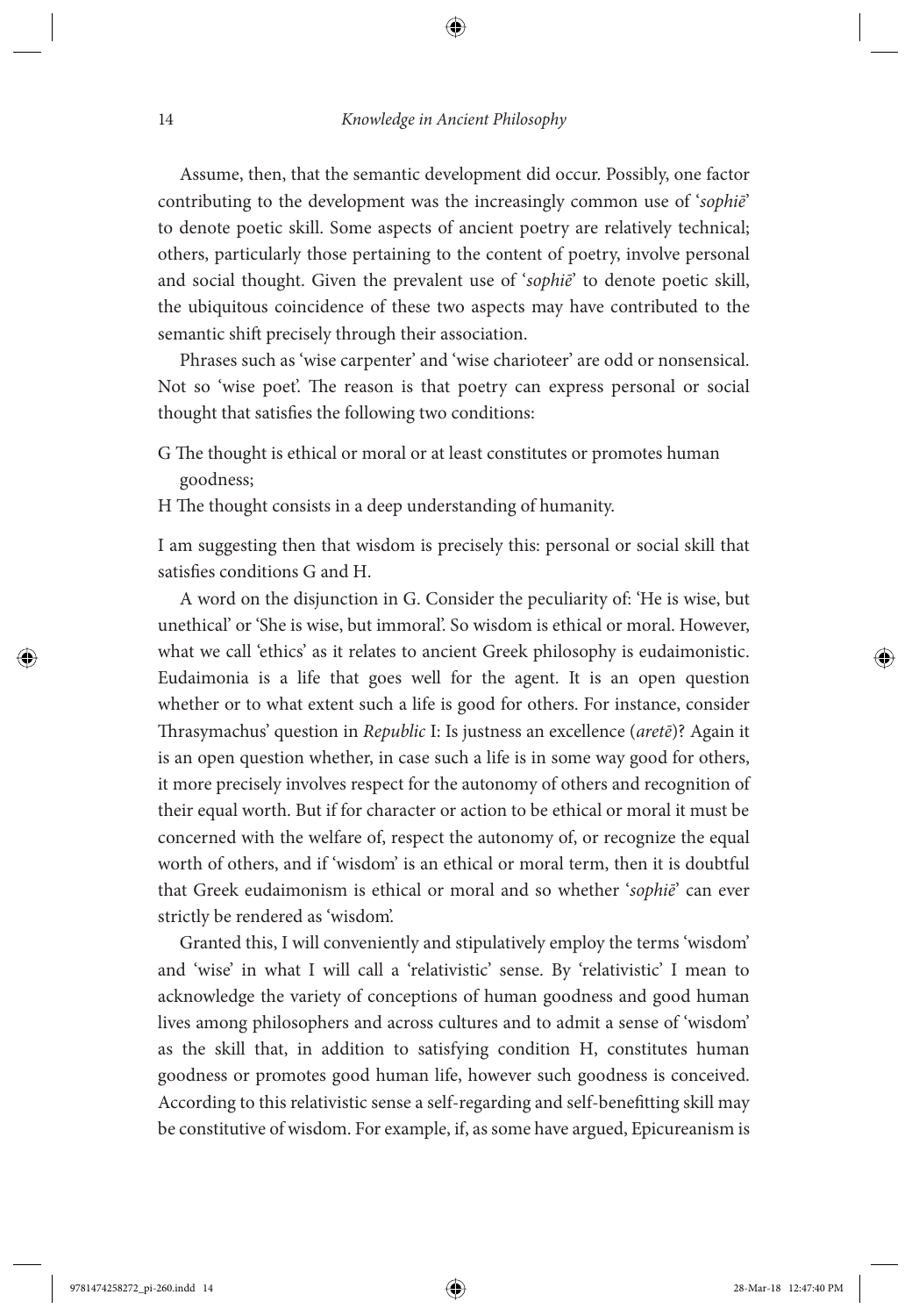psychologically egoistic, then the skill required to pursue and maintain Epicurus' hedonistic eudaimonia is a case in point.

 Regarding condition H, the following inference does not appear to be valid: 'She is ethical or moral or is a good person or aims to promotes good human life, therefore she is wise.' The reason the inference fails, I am suggesting, is that one may be ethical or moral or at least aim to promote good human life, yet lack a deep understanding of humanity. Such depth of understanding is then required for wisdom. Moreover I underscore that condition H involves no commitment to the universality or fixity of human nature or the human condition. Rather, consistently with the relativeness of conceptions of human goodness and the human condition, H permits such understanding to be culturally and historically local.

Given the extension of the domain of 'sophie' to personal and social skill, from about the sixth century it becomes possible to use the noun and adjective in ways that are, according to this relativistic sense, aptly rendered as 'wisdom' and 'wise'. Possibly the following verses of Solon contain an early example (fr. 27.16): 'In the ninth age  $[= 63-69 \text{ years old}]$  a man is still capable, but his tongue and his *sophi*ē are weaker as far as great acts of excellence are concerned.'

 More certain is an instance of the adjective in the Scopas Ode of Simonides (556– 468) where the poet describes Pittacus of Mytilene as a ' *sophos* man'. Although Simonides is also critical of Pittacus, the topic is human goodness and Pittacus' judgement of its nature:

 For a man it is certainly hard to be truly good: perfect in hands, feet, and mind, built without a flaw. Only a god could have that prize; but a mere man, he cannot help being bad when some overwhelming disaster knocks him down. Any man is good when life treats him well, and bad when it treats him badly; and the best of us are those the gods love most. But for me the saying of Pittacus doesn't ring true either – even if he was a *sophos* man. He says 'being good is hard'. (fr. 37.1) 4

## 3. Pre- philosophical uses of ' *epist*ē*m*ē '

The verb 'epistamai' and cognates such as the adverb 'epistamenos' occur in the earliest Greek literature. The verb can be used with a direct object in which case it means 'to know or understand something', as well as with an infinitive meaning 'to know how to do something'. The noun '*episteme*' is constructed by adding to the verbal root the common nominalizing suffix '-ma' (or here '-me').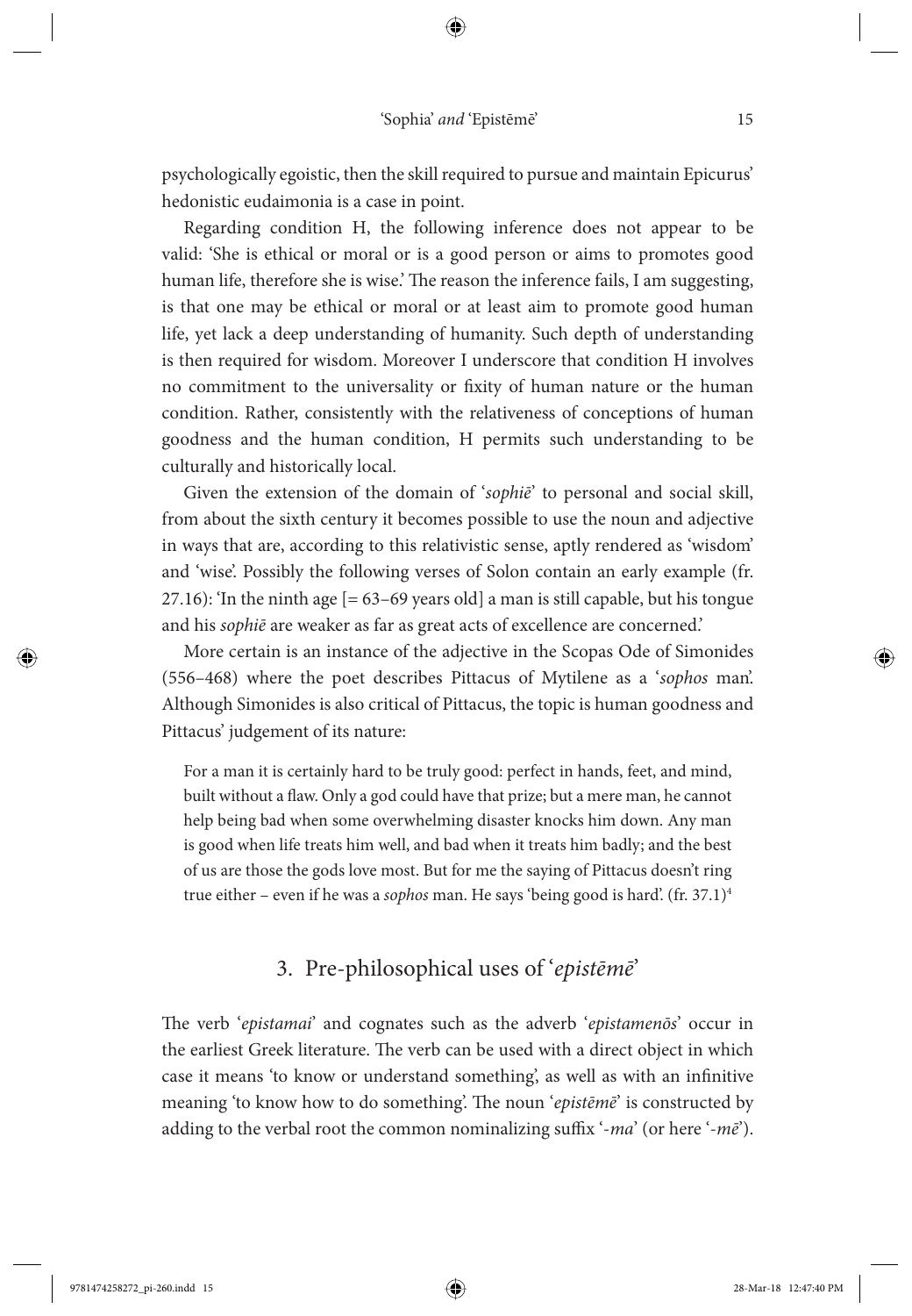This suffix often serves to denote a result or product, in this case the knowledge or understanding gained from a process of coming to know or understand. More precisely the knowledge or understanding that *episteme* consists in is a field or domain rather than an isolated fact. Compare the knowledge of medicine with the knowledge that Coriscus has pneumonia. At any rate I assume that knowledge of facts and knowledge of a field are interdependent. I return to this point below.

The noun '*episteme*' is first attested only in the first half of the fifth century (cf. Snell 1924: 81-96; Schaerer 1930: 1-21), in Bacchylides' tenth epinician ode:

Each man seeks a different path on which to walk to attain conspicuous glory; and among men the forms of knowledge (*epistamai* [the noun here is plural]) are countless. One man is skilled ( *sophos* ) if he has a share of honour from the Graces and blooms with golden hope, or if he is knowledgeable in the prophetic art; another aims his artful bow at boys; others swell their spirits with fields and herds of cattle. (10.37-45)

 Unfortunately we lack a date for this poem. A *terminus ante quem* is Bacchylides' death; unfortunately this is also unclear, although c. 450 is generally accepted.

An instance of 'epistēmē' occurs in the Hippocratic treatise Places in Man:

The man who knows (epistatai) medicine least depends on luck. But whether with or without luck, his actions would succeed. For all medicine has advanced, and its finest established techniques seem to have very little need of luck. For luck is autocratic and ungovernable; and it is not wont to come in response to one's desire. But knowledge (*epistēmē*) is governable and brings success when one who knows ( *epistamenos* ) desires to use it. (46.1)

In her recent edition of the treatise, Elizabeth Craik (1998: 25-9) argues for an early-fifth-century date. She also argues for a Western Greek origin for the treatise (29). Bacchylides himself was from Keos in the Cyclades. If Craik's claims are correct, then assuming that Bacchylides and the Hippocratic author did not independently coin 'epistēmē', the term would have been available across a large portion of Greece in the fifth century in both poetic and prosaic contexts.

Even so through the second half of the fifth century '*epistēmē*' remains a rare term in prose and poetry. The word does not occur in Herodotus (484-25), Antiphon (480-11), or Andocides (440-390). Nor does it occur in Aeschylus (525– 456) or Aristophanes (446– 386). It occurs three times in Sophocles (496– 406): once each in *Antigone* (c. 441), *Oedipus Rex* (c. 430), and *Philoctetes* (409). Especially remarkable, the word occurs only once in Euripides (480-406), in a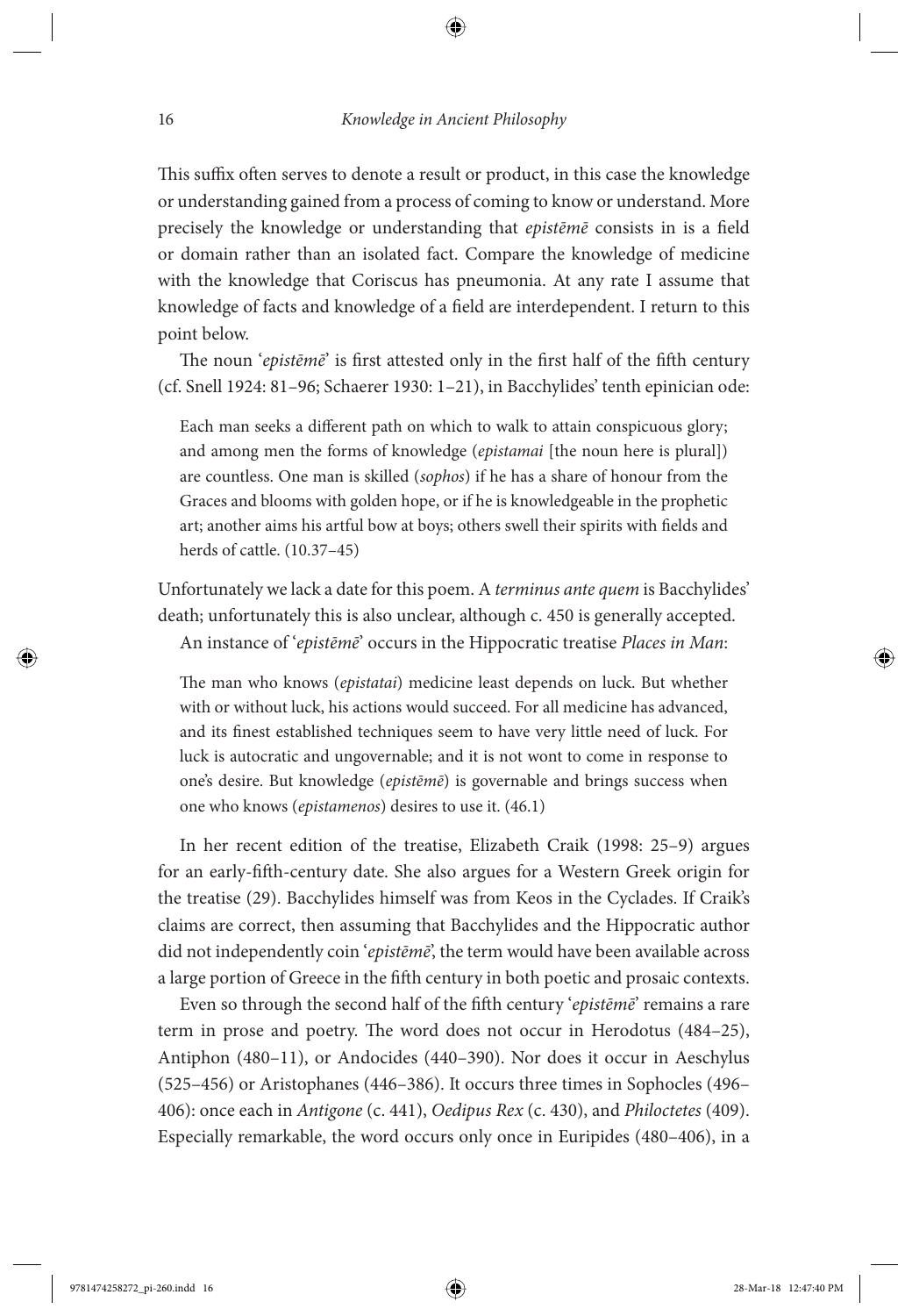fragment of his lost *Meleager* (fr. 422), which is dated to 418 or later. (Contrast eleven occurrences of 'sophia' and hundreds of occurrences of 'sophos' in Euripides.) The one author in whom 'episteme' occurs with some frequency, precisely fourteen times, is Thucydides (460-395). These occurrences are then datable to the period in which Thucydides wrote his history: 431-11.

 With the exception of philosophical usage, discussed below, there are no other instances of 'epistēmē' in the fifth century. In sum, 'epistēmē', formed from a common verb using a common nominalizing suffix, was first employed in the first half of the fifth century and throughout the century remained a rare noun.

 A note now on the pre- philosophical relation between ' *sophi*ē ' and ' *epist*ē*m*ē '. Semantically '*epistēmē*' and '*sophiē*' (as it was used by the sixth century) appear to be interchangeable. Compare the uses of ' *epist*ē*m*ē ' and ' *sophos* ' in the Bacchylides passage cited above: 'among men the forms of knowledge ( *epistamai* ) are countless. One man is skilled (*sophos*) if he ...' In the following passage of the Theognidea, '*sophië*' is the object of the participle '*epistamenos*' (1.563–5): 'It is well to be a guest at a feast and sit beside a good man who knows (*epistamenon*) all *sophi*ē . You should mark him whenever he says anything *sophon* so that you may learn and go home with much gained.' Recall also the verse from Solon cited above: '[he] knows ( *epistamenos* ) the measure of the lovely skill ( *sophi*ē )'.

Finally, observe that the interchangeability of 'episteme' and 'sophie' encourages the view that knowledge is skill.

## 4. Philosophical uses of 'sophie/a' in the fifth century

The first extant philosophical uses of 'sophie' occur in a fragment of Xenophanes (c. 570– 475), which contrasts the rewards bestowed on successful athletes with those owed to the author himself on account of his political skill:

 Even if [an athlete] won [in chariot racing], he would get all [these public rewards] but would not merit [them] as I do: for better than the strength of men and horses is our skill (*sophië*). But most vain is the present custom: it is wrong to prefer strength to noble skill (*agatha sophië*). For neither if there is a good boxer among the people, nor a pentathlete, nor a wrestler, nor even one swift of foot, the first most honoured in feats of strength in contests, would the city be one whit better governed. Small is the delight that would come to a city if someone won a contest by the banks of the Pisa, for this does not fatten the coffers of a city.  $(B2.11-22)^5$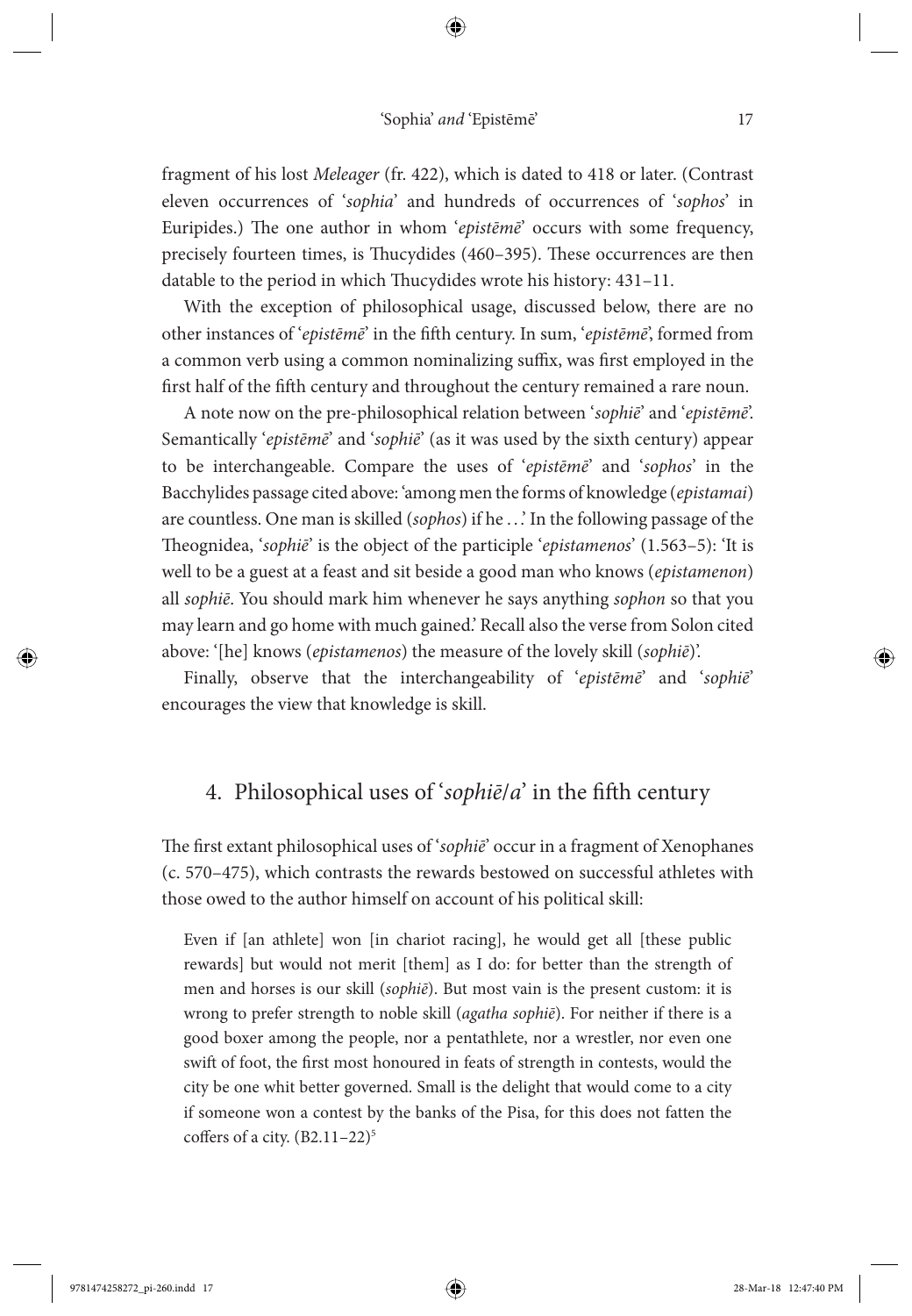Xenophanes' late-sixth- or early-fifth-century usage is consistent with nonphilosophical use of the Archaic period, although this appears to be the first time politics is explicitly specified as the domain of *sophie*. The deployment of 'sophiē' in connection with politics is significant insofar as political skill and leadership are viewed as consummate human achievements – a view Xenophanes is evidently endorsing.

The most important early philosophical instances of 'sophie' and 'sophos' occur in Heraclitus (535– 475) who employs them several times in relation to the divinity responsible for the organization of the cosmos (B32, 82, 83, 108; cf. B50, 112, 118, 129) – for instance, (B41): ' *To sophon* is one thing: knowing ( *epistasthai* ) the thought that pilots all things through all.<sup>6</sup> Heraclitus' peculiar use of the definite description 'to sophon' (literally 'the skilful [thing]') rather than the general term 'sophie' apparently serves to underscore his idea that only one thing deserves the title of 'sophon'. In other words strictly speaking there is only one skill.

Other fragments confirm that the divinity that pilots the cosmos is itself sophos, for instance, (B32): 'One thing alone said to be the skilful (to sophon) would and would not be called by the name "Zeus".

 So, Heraclitus maintains that there is a crucial relation between the excellent state of soul (psyche) a human being may achieve and that of the divinity responsible for piloting the cosmos.<sup>7</sup> Consider also Heraclitus' claim that sound thinking ( *s*ō*phronein* ), which he asserts to be 'the greatest excellence ( *aret*ē ) and *sophië*, consists in acting 'on the basis of an understanding of the nature of things' (B112). Compare this with Empedocles' characterization of the pinnacle of *sophi*ē as consisting in an understanding of each thing:

 Do not let it compel you to accept the blossoms of illustrious honour from mortals by boldly saying more than is pious, and then to sit on the heights of sophie. But come, behold each thing by every means it is clear, not holding any view more reliable than hearing, nor resounding hearing beyond the clarifications of tongue; nor from any of the other organs, by which there is a passageway to understanding, withhold trust, but understand each thing in the way it is clear.  $(B3.6-13)^8$ 

 And consider Empedocles' praise of Pythagoras whom he regards as an exemplar of such *sophiē* (B129): 'There was a man among them of extraordinary knowledge, who had earned the greatest wealth of mind, the master of every sort of especially skilful works ( *soph*ō*n erg*ō*n* ). For whenever he reached out with all his mind, easily he beheld each of all existing things, for ten or even twenty generations of men.'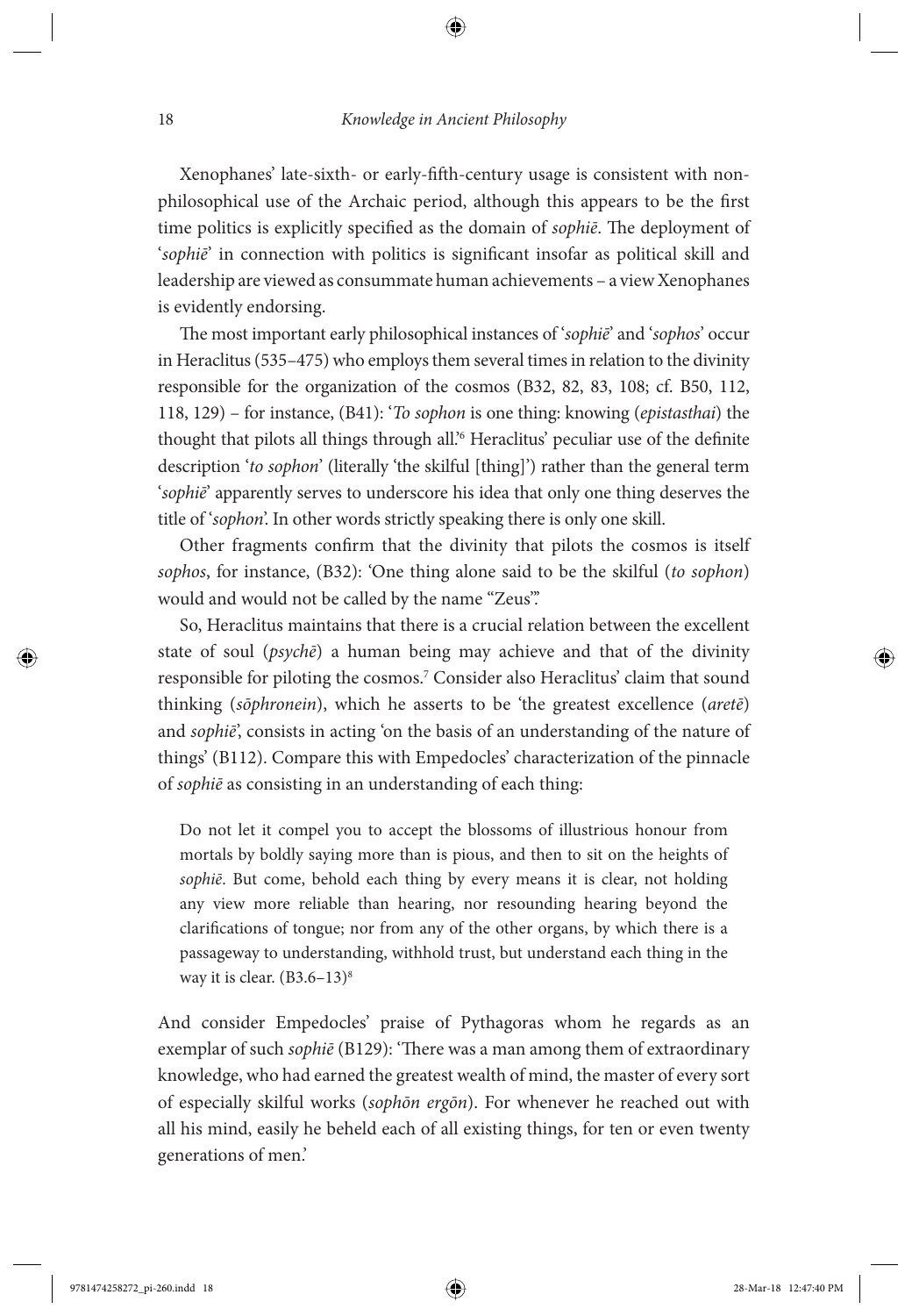In sum, Heraclitus and then Empedocles express ideas here that in various guises play a central role in much subsequent Greek philosophy. The crux of these ideas is that there is a kind of *sophie* that supersedes all others. This master skill consists in some form of cosmological understanding; and a human being fully realizes his potential, best serves himself and presumably also others by acquiring and then acting on the basis of it (cf. *Dissoi Logoi* 8.2; Democritus B59). When used to denote such a skill 'sophie' is reasonably translated as 'wisdom' in the relativistic sense.<sup>9</sup>

Note however that 'sophie' is not a common, let alone preferred epistemological term among the major fifth-century philosophers. For instance, neither the noun nor the adjective occurs in the fragments of Parmenides, Zeno, Melissus, Philolaus, or Diogenes of Apollonia. There might be an instance of 'sophia' in Anaxagoras (B21b), but it is debatable whether the term is part of a quotation or rather Plutarch's paraphrase from the first century CE.

The complete absence of 'sophie' and 'sophos' among these philosophers most likely owes to the paucity of their fragments. 10 However, especially towards the late fifth century and beginning of the fourth century we find 'sophie/a' or ' *sophos* ' in several philosophers or philosophical texts including: Gorgias, Antiphon, Democritus, Critias (assuming he is the author of the *Sisyphus* fragment), the *Dissoi Logoi*, and *Anonymus Iamblichi*.<sup>11</sup> In some of these instances, the term is not specifically used to convey 'wisdom', but rather to denote skill in some other domain, for instance (Cri. B25.34; cf. Antiphon B49.12): 'He beheld the heavenly vault wherein dwell the lightnings and awesome claps of thunder, and the starry face of heaven, beautiful adornment of that skilful (*sophos*) carpenter Time.'<sup>12</sup> But in many cases, especially those in Democritus, the *Dissoi Logoi* , and *Anonymus Iamblichi* , 'wisdom', be it purely personal or political, is the conveyed sense. For instance, in the *Dissoi*  Logoi (6.3, 7.3–4), which is dated to c. 404–395, 'sophia' is used in contrast to 'technē' (craft, art, skill), where the latter is explicitly used to denote various manual and what might be called 'technical' skills such as smithery, cobbling, carpentry, music, archery, and horsemanship. (Observe the resemblance between this range of skills and those to which 'sophie' seems limited in its earliest Archaic usage.) Compare Democritus who contrasts *sophi*ē with medical *techn*ē : 'Medicine ( *iatrik*ē [ *techn*ē ]) heals the illnesses of the body, *sophi*ē removes passions from the soul' (B31, cf. B59).

In short, by the end of the fifth century, at least within certain philosophical contexts, the terms 'sophie/a' and 'sophos' could be used without modification in the sense of 'wisdom'.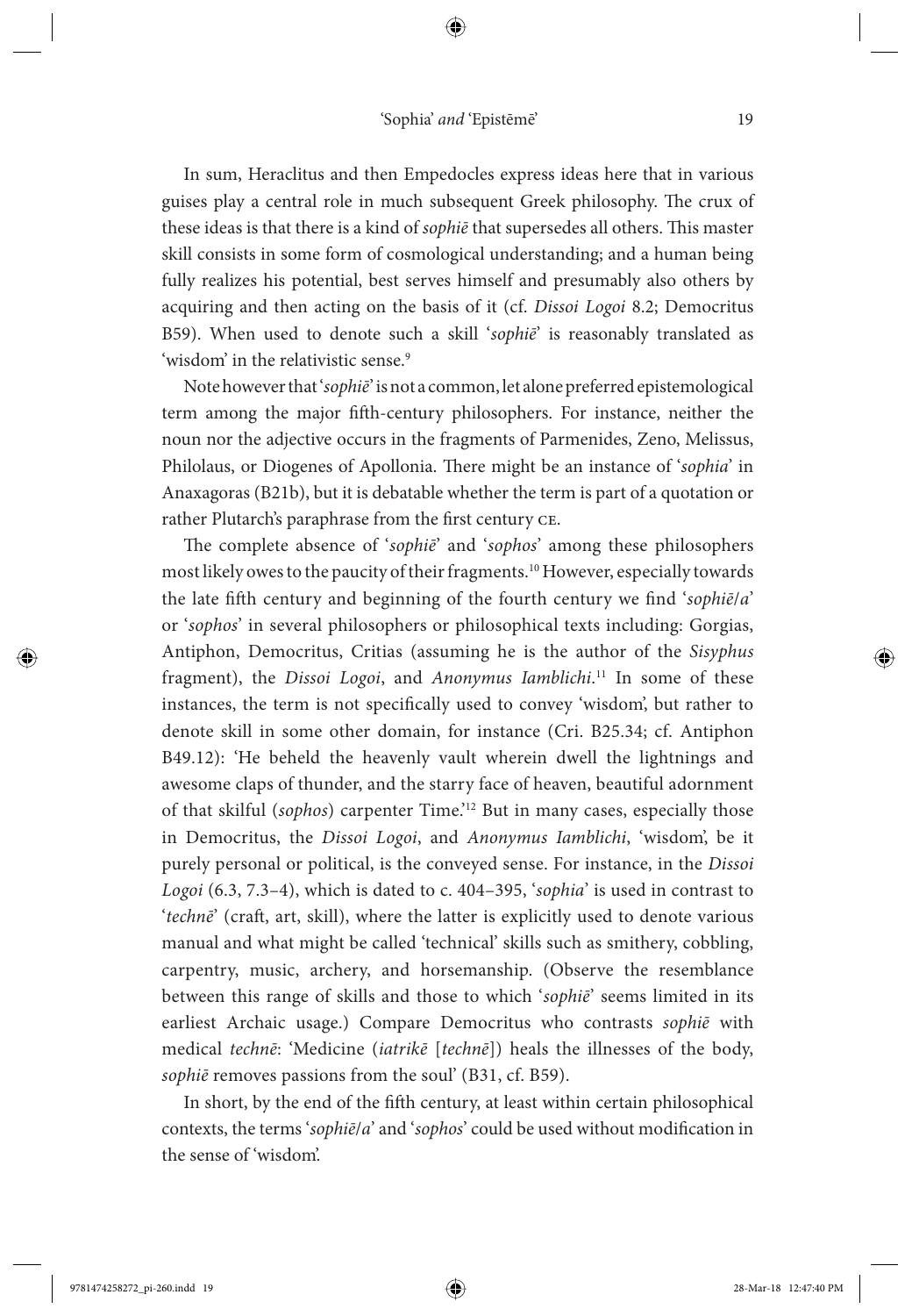Linguistically speaking, such instances arguably indicate the emergence in the late fifth century of a hyponym that is also a polyseme. A hyponym is a word whose semantic field is included within that of another word, namely, its hypernym. For example, 'robin', 'sparrow', and 'falcon' are hyponyms of 'bird', which is in turn the hypernym of the former three words. Polysemy is verbal ambiguity in which two or more senses of a single word form are closely related, for example, 'healthy' in 'healthy body' and 'healthy diet'; the former instance denotes a condition constitutive of and the latter causative of health. A hyponym that is also a polyseme then is a hyponym using the same word form as the hypernym. A common example is 'drink' for 'alcoholic drink', as when one comes home after a long day at the office and says: 'I need a drink.' Examples more germane to a philosophical context are 'ethical' and 'moral'. For example, in the phrase 'an ethical or moral judgement', 'ethical' and 'moral' may be used in opposition to 'non- ethical' and 'non- moral' as well as to 'unethical' and 'immoral'. In the latter cases, 'ethical' and 'moral' are hyponyms of 'ethical' and 'moral' in the former cases. In the case of ' *sophi*ē*/ a*' I am suggesting that by the end of the fifth century an independent sense of ' *sophi*ē / *a* ' had developed, namely, 'wisdom', as hyponym of ' *sophi*ē / *a* ' in the broad sense of 'skill'. Among other reasons, the suggestion is encouraged by the fact that in passages such as those of Democritus and the *Dissoi Logoi* 'sophiē/a' is used in contrast to familiar skills, which are there called 'technai' (plural of 'techne').

## 5. Philosophical uses of 'epistēmē' to Aristotle

I turn now to philosophical uses of 'episteme' from the fifth century to Aristotle. Among fifth-century philosophers the verb 'epistamai' or a derived participle occurs five times (Heraclitus B19, B41; Gorgias B11a.3; Democritus B169, 173). The noun occurs in a fragment (B181) of Democritus (c. 460–370) and so towards the end of the fifth, if not in the early fourth century.

The rarity of the noun among fifth-century philosophers is therefore consistent with that in non-philosophical fifth-century texts. Consequently it is a striking fact that 'episteme' is by far Plato's preferred knowledge term, occurring almost 600 times in his corpus. Compare this with the fact that ' *sophia* ' occurs about 225 times and '*phronēsis*' about 170. It is then extraordinary that a rare noun – indeed in philosophical Greek with perhaps not a single instance in the fifth century outside of the Socratic circle – is so abundant in Plato.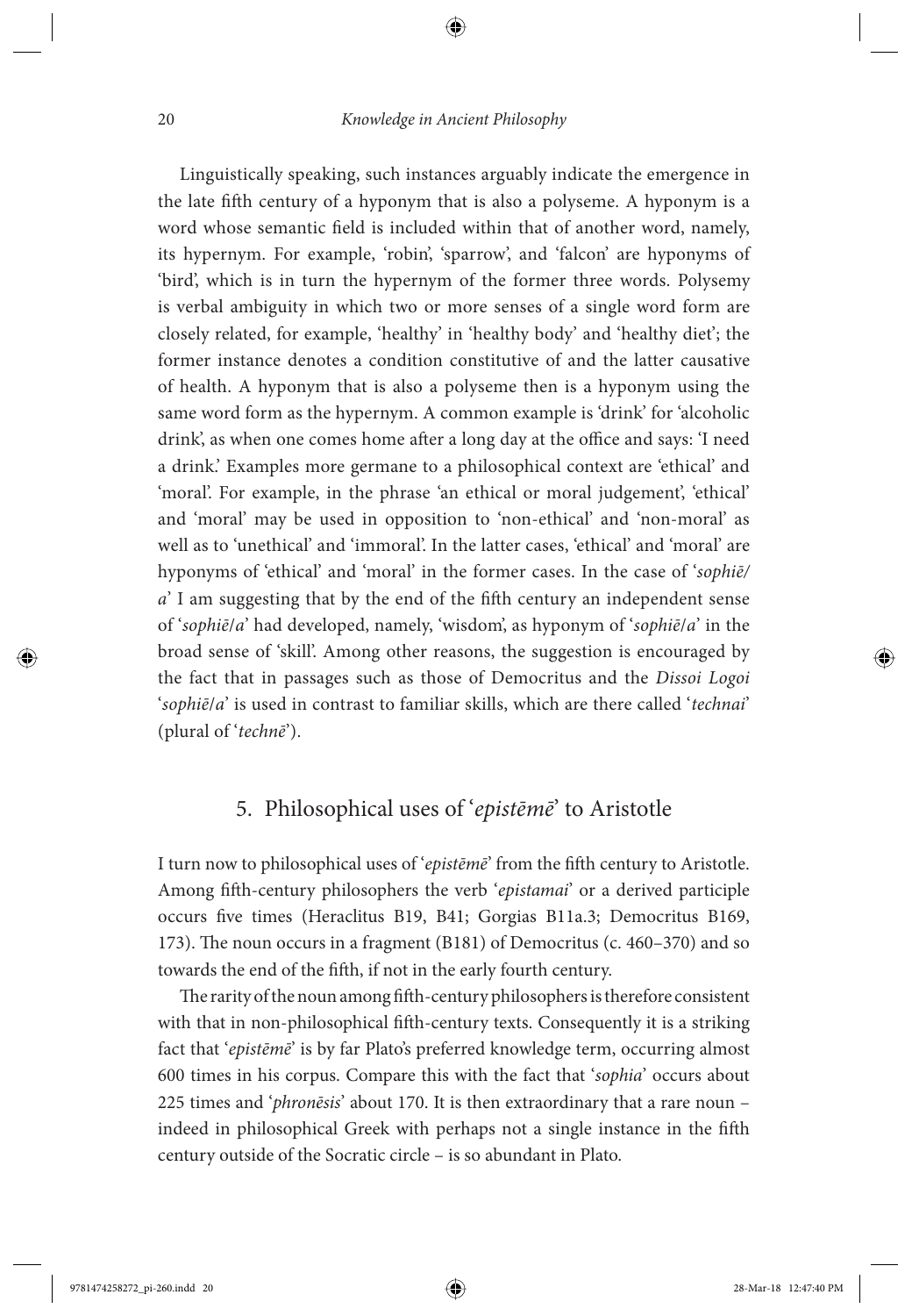In considering this fact note that Antisthenes (445–365), Plato's older Socratic contemporary by about twenty years, wrote a work in four books entitled *On Opinion and Knowledge* ( *Peri dox*ē*s kai epist*ē*m*ē*s* ). While there is little reason to believe that Antisthenes entitled the work himself, there is no reason to doubt that he centrally used 'episteme' within it. In addition it is noteworthy that 'epistēmē' occurs four times in the meagre fragments of the Socratic Aeschines (8.49, 56; 9.10; 17.1 Dittmar), as well as thirty- four times in Xenophon.

Given the prevalence of 'episteme' among the Socratics, it seems likely that Socrates himself employed the term in his philosophical discussions. The following consideration may further support this conjecture. Socrates strikingly abandoned the cosmological or natural- philosophical inquiry of his contemporaries. Insofar as figures such as Heraclitus and Empedocles used 'sophie' to denote a master skill requiring cosmological and natural-philosophical understanding for the full realization of human potential, Socrates, in advancing an expressly non-cosmological, non-natural-philosophical ethical-political enterprise, may have deliberately preferred the novel and non- Ionian term ' *epist*ē*m*ē '.

 Unfortunately, the dearth of textual evidence severely impedes our grasp of how Antisthenes or Aeschines, let alone Socrates himself, understood *epist*ē*m*ē . A glimpse may be afforded by the way Plato's Socrates, in a famous intellectual autobiographical passage in *Phaedo* , characterizes his predecessors' interests in cognition: 'Do we think with our blood or air or fire or none of these? And does the brain provide our senses of hearing and sight and smell, from which come memory and opinion (*doxa*), and from memory and opinion that has attained a state of rest comes *epistēmē*?' (96b). So a condition of *epistēmē*, in contrast to opinion, is stability.

The question then is what constitutes the stability of *episteme*. Evidence from the following two claims attributed to Antisthenes suggests that at least he held that the stability of *episteme* depends on reasons confirming the thing known:

Wisdom (*phronēsis*) is the most secure wall; it neither crumbles nor betrays us. (134 *SSR* )

 We must construct walls through our own indestructible reasonings ( *analutois logismois* ). (134 *SSR* )

In light of Antisthenes' position (cf. Brancacci 2005), it is also plausible that Socrates himself viewed *epist*ē*m*ē as opinion that is *elenchus* - proof.

Plato's conception of *episteme* is, to this extent, consistent with Antisthenes.<sup>13</sup> According to one of at least two distinct, albeit interrelated conceptions of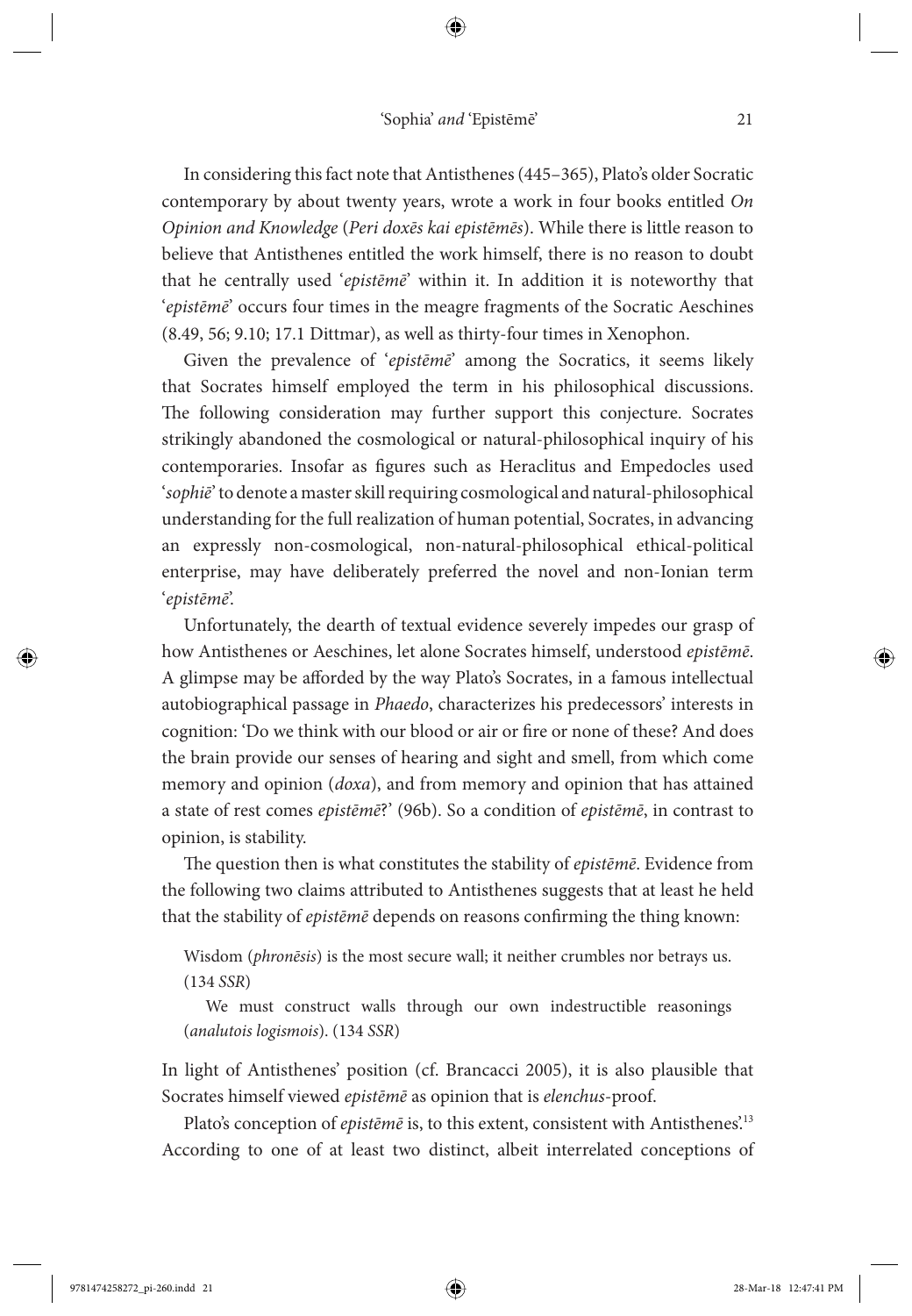*epist*ē*m*ē that Plato advances in his corpus (cf. Wolfsdorf 2013 ), *epist*ē*m*ē is a kind of judgement. In *Meno* (98a) Plato precisely analyses such judgement as true opinion (*doxa*) with a reasoning (*logismos*) of the cause or explanation (aitia). The idea here is that one who achieves an epistemic judgement grasps the reasons that both justify the truth and explain the content of the judgement. Given the aetiological condition *epist*ē*m*ē so conceived is arguably best rendered as 'understanding' or at least as 'explanatory knowledge'.

Plato also uses '*epistēmē*' to denote a field of knowledge, for example, medicine or geometry. Recall the distinction and example cited earlier of knowledge of medicine versus knowledge that Coriscus has pneumonia. As I suggested, knowledge of facts and knowledge of a field are interdependent. This is because in order to acquire the aetiological reasoning that makes judgement not merely true, but epistemic, one needs to acquire the body of knowledge constituting the pertinent field. In terms of cognitive development then knowledge of individual facts and knowledge of the pertinent field arise in tandem.

The aetiological condition on *episteme* seems to answer to two closely related epistemic conditions or perhaps ideals, both of which might be characterized as conditions of power. One has to do with the stability of the cognitive state. Because the possessor of *epist*ē*m*ē has compelling reasons for what he knows, his cognitive state cannot be destabilized. The other has to do with the depth of insight that the cognitive state affords. Insofar as the possessor of *episteme* has explanatory reasons for what he knows, he grasps why that which he knows is as it is.

Given that *epistēmē* is skill, acts of epistemic judgement are exercises of skill. But the aetiological condition intellectualizes *epistēmē*, and so the skill in question. This intellectualization in turn has the potential to cognitively demote conventionally recognized skills. We see the inception of this demotion in some of Plato's late dialogues.

 In *Statesman* , the Eleatic Stranger distinguishes between *epist*ē*m*ē that is practical ( *praktik*ē ) and *epist*ē*m*ē that is purely cognitive ( *gn*ō*stik*ē ):

We must divide the various sorts of knowledge (*epistēmai* [plural of '*epistēmē*']) ... Isn't it the case that arithmetic and some other sorts of skills (*technai*) that are akin to it don't involve any actions ( *praxeis* ), but simply provide cognition ( *gn*ō*nai* )? . . . Whereas for their part the sort of *epist*ē*m*ē involved in carpentry and manufacture . . . use it to complete those material objects they cause to come into being from not having been before? ... Then divide all forms of *episteme* in this way; call the one sort 'practical' (*praktike*) *episteme* and the other solely 'cognitive' ( *gn*ō*stik*ē ). (258b- e)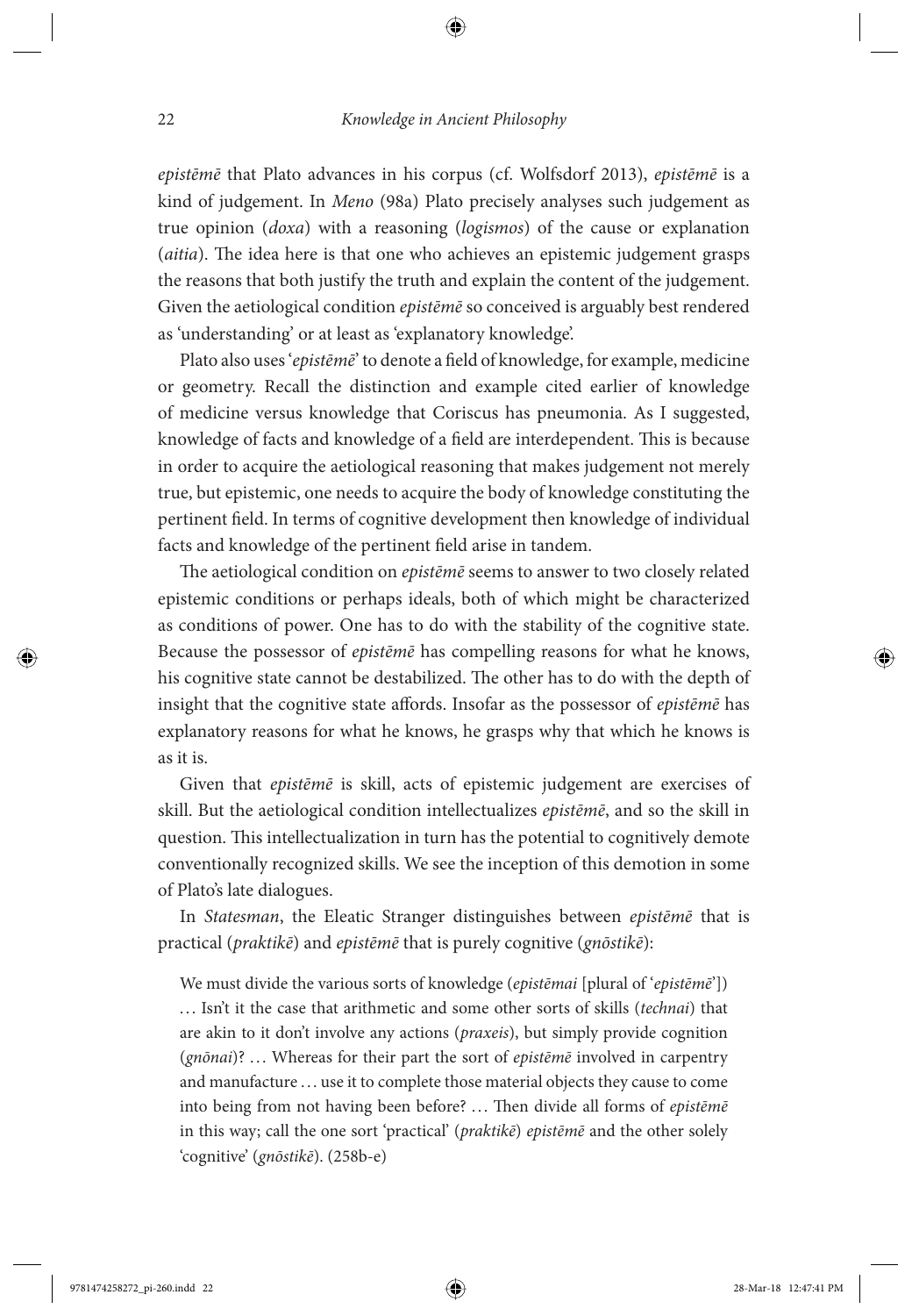A related distinction occurs in Plato's *Philebus* where Socrates divides so- called workman's ( *d*ē*miourgik*ē ) *epist*ē*m*ē and mathematical ( *math*ē*matik*ē ) *epist*ē*m*ē (55c- d), and further distinguishes popular ( *t*ō*n poll*ō*n* ) and philosophical ( *t*ō*n philosophountōn*) forms of each (e.g. 56d, 57d). The popular forms are applied and therefore practical; the philosophical forms are unapplied and therefore wholly cognitive.

The aim of the analysis is not merely to categorize kinds of *episteme* by species and subspecies, but to determine the 'purest' (katharōtaton) form of *epist*ē*m*ē . Socrates argues that the greater the extent that an *epist*ē*m*ē depends on mathematics, the purer that *epist*ē*m*ē is. And among mathematical *epist*ē*mai* themselves, the philosophical forms, because wholly cognitive, are purer than the popular forms (58c).

 In advancing this position, Socrates speaks of three conditions of epistemic purity: exactness ( *akribeia* ), clarity ( *saph*ē*neia* ), and truth ( *al*ē*theia* ). Accordingly, and at least among the forms of *epist*ē*m*ē canvassed, the most exact, clear, and truthful unapplied mathematical *epist*ē*m*ē is *epist*ē*m*ē in its purest form. The exactness of an *episteme* is a function of its aetiological or explanatory priority. For example, the principles of geometry depend on the principles of arithmetic, so arithmetic is more exact than geometry. Epistemic clarity relates to the nature of the objects of *episteme*. Sensible objects are mutable. They both come into being and cease to be and admit contrary nonsubstantial attributes; for example, in the course of a day a stone may be warmed and then cooled. In short, the character of sensible objects is complex, variable, and circumstantially dependent. In contrast, intelligible objects are much less so or not at all. Consequently *epist*ē*m*ē pertaining to the former is less precise and its application more stochastic than that pertaining to the latter. Finally insofar as the natures of sensible particulars depend on intelligible objects, a central thesis of Platonism, the latter are more metaphysically fundamental and so *epist*ē*m*ē pertaining to such objects is 'truer' in the sense of 'relating to more fundamental aspects of reality'. (On this use of ' *al*ē*thes* ' and 'true', cf. Wolfsdorf [2014].)

 In *Posterior Analytics* and his ethical treatises, Aristotle advances Plato's intellectualization of *epist*ē*m*ē and in doing so further demotes practical knowledge and segregates it from purely cognitive knowledge. Aristotle maintains that *epistēmē* is 'contemplative' (theoretike). This entails that the objects of *epist*ē*m*ē are purely intelligible and so immutable and that the function of *episteme* is purely theoretical (cf. *Posterior Analytics* 88b30-89a11). Consequently – and assuming that the practical/ theoretical distinction can in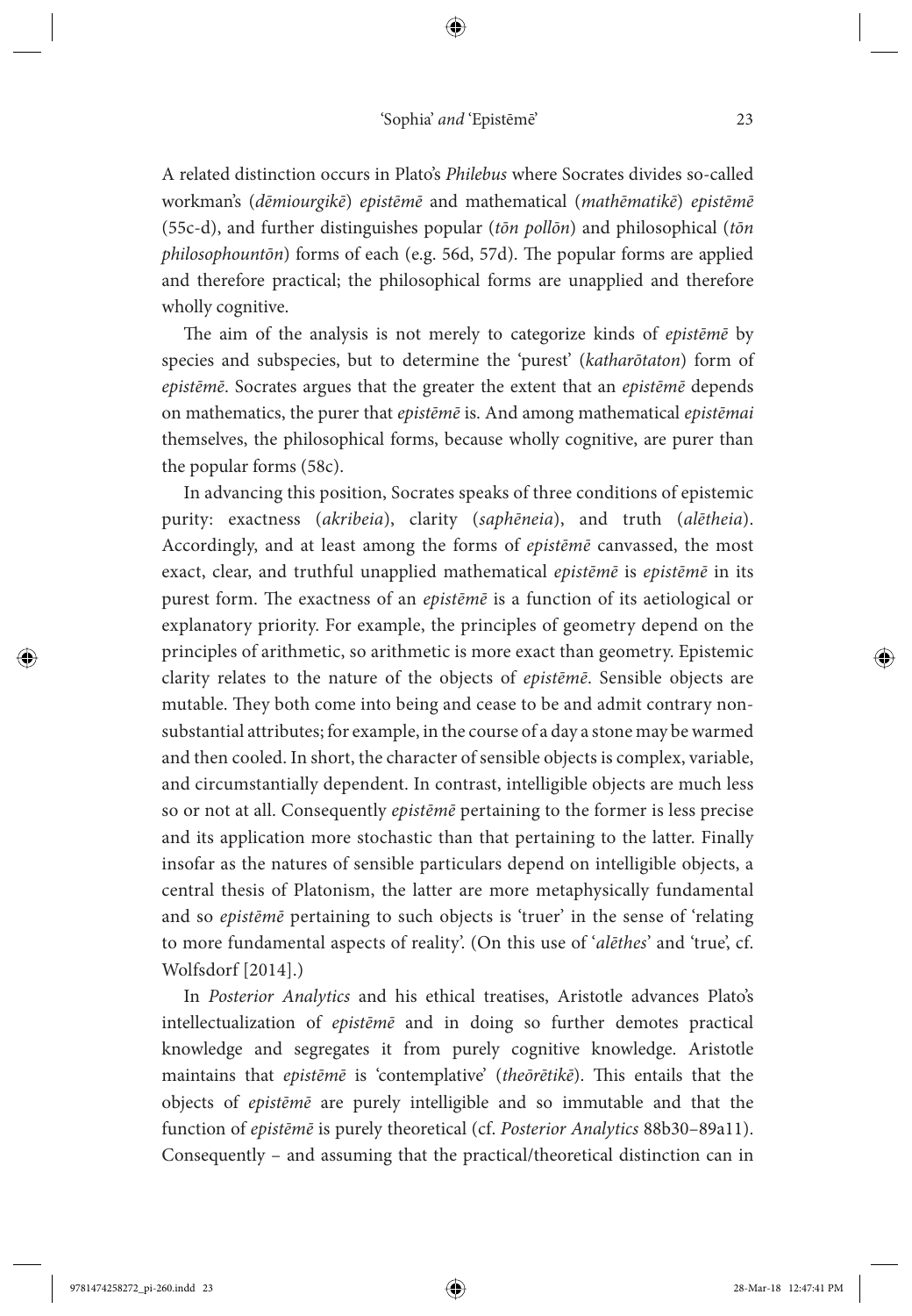fact be sustained – for Aristotle, at least in certain texts, no *epist*ē*m*ē is practical. Practical cognition precisely concerns mutable sensible objects.

 Furthermore, Aristotle distinguishes two forms of practical cognition ( *Eudemian Ethics* 1140a1- b30). One, whose perfect realization he calls ' *techn*ē ', is exercised in the production of things external to the action itself. Aristotle's paradigm case is the builder constructing a house. The other, whose perfect realization he calls '*phronēsis*', is exercised in activity that is an end in itself. Here, ethical action is paradigmatic (but cf. also the example of musical performance at *Magna Moralia* 1197a9– 10).

 Consequently and remarkably, for Aristotle the sort of practical skill that in conjunction with excellences of character ( *aretai* ē*thikai* ) enables one to thrive as a citizen or political leader is not a form of *epist*ē*m*ē at all. Contrast the view of Socrates who would not have distinguished '*phronēsis'* from '*epistēmē'* – indeed, Plato doesn't. Moreover, Socrates seems to have thought that the sort of *epist*ē*m*ē or *phron*ē*sis* that a citizen or civic leader requires is a *techn*ē . But again, for Aristotle, in certain texts, a *techn*ē is not a form of *epist*ē*m*ē .

## 6. Philosophical uses of ' *sophia* ' in the fourth century

While 'epistēmē' is Plato's preferred knowledge term, he uses 'sophia' and 'epistēmē' (among several other terms such as 'phronēsis') interchangeably. A signal example occurs in the following passage from Theaetetus:

 (So:) Now isn't it true that to learn is to become more *sophos* about what one is learning? (Th:) How could it be otherwise? (So:) And men who are *sophoi* [plural of 'sophos'] *are sophoi* due to *sophia*? (Th:) Yes. (So:) And does this differ in any way from *epistēmē*? (Th:) Does what differ? (So:) Sophia. Isn't it the very things that men are knowledgeable ( *epist*ē*mones* ) about that they are also *sophoi* about? (Th:) Well, yes. (So:) Then are *episteme* and *sophia* the same thing? (Th:) Yes. (145d-e)

 Many other examples might be cited. For instance, consider the following two from *Apology* and *Hippias Major* :

And I say this not to cast dishonour upon such *episteme*, if anyone is *sophos* in such matters. (Ap. 19c)

 (So:) And knowing ( *epistamenoi* ) these things that they know ( *epistantai* ), are they ignorant or *sophoi* ? (Hi:) *Sophoi* of course in these very things. ( *Hp. Mi.* 365e- 366a) 14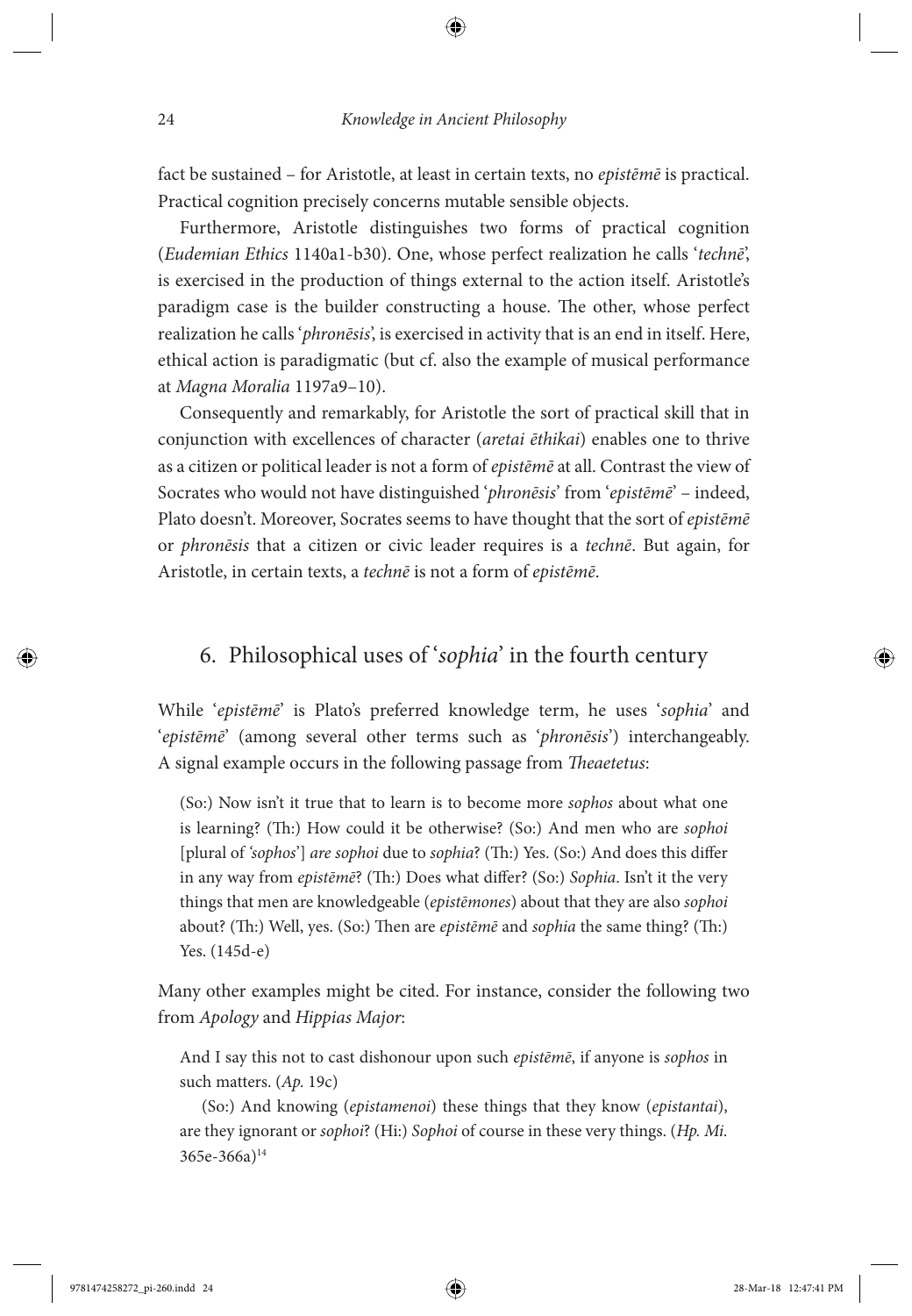In contrast, Aristotle explicitly distinguishes *sophia* as a kind of *epist*ē*m*ē (cf. *Eudemian Ethics* 1411a16; *Metaphysics* 982a4– 983a23). Precisely Aristotle maintains that *sophia* is *epist*ē*m*ē of 'primary principles and causes' ( *pr*ō*tai archai kai aitiai*) (cf. *Metaphysics* 982b9-10). To appreciate this description, let's briefly return to the theory of *epist*ē*m*ē itself.

The theory of *episteme* that Aristotle develops in *Posterior Analytics* follows Plato in maintaining that *epist*ē*m*ē requires an aetiological account: 'We think we know (epistasthai) each thing in an unqualified way when we think we cognize, of the *aitia* of the thing [known], that it is the *aitia* of that thing' (71b9–12).<sup>15</sup> But one of the points of departure for Aristotle's discussion is a problem arising from this very requirement. What is the cognitive status of the aetiological account? If it is epistemic, then by definition it too requires an aetiological account and a regress ensues. If it is not epistemic, then in virtue of what is it stable? If it is unstable, then given the stability condition the possibility of *epist*ē*m*ē is undermined (72b5-23).

 Aristotle attempts to resolve this problem by appealing to the function of a cognitive faculty he calls 'nous', often translated as 'intuition' or 'understanding' (99b15– 100b4). *Nous* operates through induction ( *epag*ō*g*ē ) on the basis of experience and thereby generates universal principles (*archai*)<sup>16</sup> that, among other things, have true content, are cognitively immediate, and with respect to the domain of *episteme* in question are primary (71b21-23). Given these attributes, noetic principles are both cognitively secure and suited to playing an aetiological role in the constitution of *episteme*. Precisely Aristotle conceives of the relation between the noetic principles and facts known as demonstrative: a fact known is one that is validly deduced from noetic principles.

 Returning now to Aristotle's claim that *sophia* is *epist*ē*m*ē of primary principles and causes – the epistemological concept of primary principles and causes depends on the metaphysical idea that reality is structured in such a way that some entities are fundamental, while others are dependent on the former. Some of the latter entities may in turn be relatively fundamental in relation to other entities that are dependent on them, and so on. This sort of structured view of reality has a long pedigree in Greek philosophy, arguably extending to its inception. It is also typically wedded to the view that the structure is hierarchical in the evaluative sense that the more fundamental an entity is the more value it has. Plato's distinction between Forms and the sensible individuals that depend on and so 'participate' in them is one familiar example.

 Aristotle's interest in an *epist*ē*m*ē of primary principles and causes arises in an epistemological context. He recognizes that each domain of *episteme*, for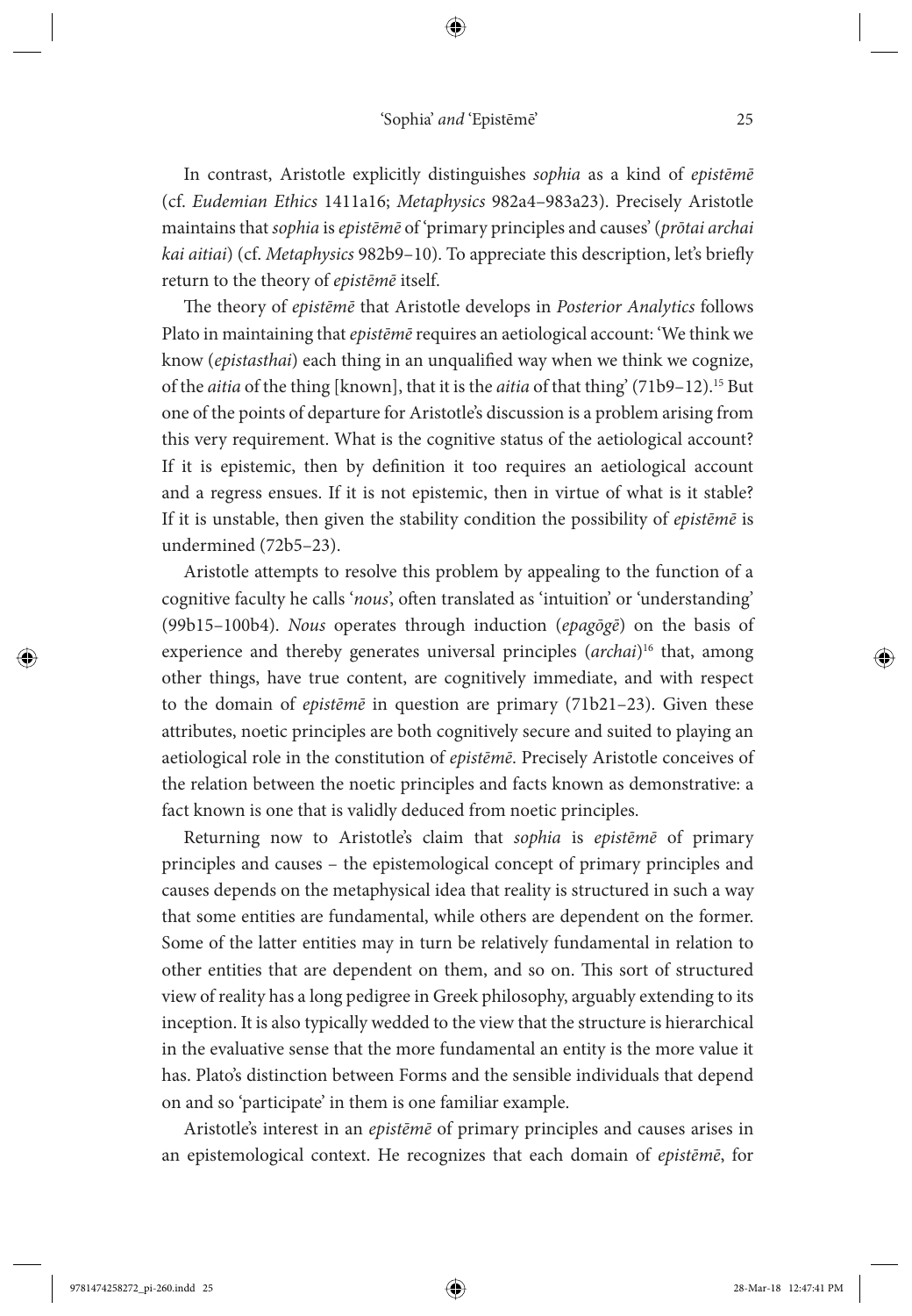example, geometry or biology, has its own principles and therefore explanatory grounds. But he wonders whether there exists a primary *epist*ē*m*ē whose principles explain the principles of all other *epist*ē*mai* . Since such an *epist*ē*m*ē would explain the most fundamental and valuable features of reality, it would be the most exalted form of *epist*ē*m*ē .

The various inquiries comprising Aristotle's *Metaphysics* are attempts to determine the *epist*ē*m*ē that answers to this description. For example, in *Metaphysics* Gamma Aristotle examines the idea that the *epist*ē*m*ē in question is of being qua being, and in Lambda that it is theology. Elsewhere in *Metaphysics* , Aristotle examines conceptions of the knowledge of primary principles proposed by his predecessors as well as some of his Academic contemporaries. 17 For Plato, the first principle is the superordinate Form, the Form of the Good, apprehension of which is required for full realization of ethical life and political leadership. In sharp contrast, Aristotle denies that there is a Form of the Good and that, even if there were one, apprehension of it would be of any practical value ( *Nicomachean Ethics* 1096a11– 1097a14). Recall that, for Aristotle, what we need for ethical and political success is *phron*ē*sis* and excellences of character, neither of which is or consists of *epist*ē*m*ē , let alone *sophia* .

 However, Aristotle maintains that the pursuit and exercise of *sophia* and *epist*ē*m*ē more broadly constitute a form of eudaimonia that is superior to a flourishing ethical and political life (*Nicomachean Ethics* 1177a12-1179a32). In partitioning the epistemological bases of ethical- political and theoretical life, Aristotle strikingly breaks with Plato who maintains the dependence of ethical and political knowledge on the knowledge of mathematics, Forms and above all the Form of the Good. Plato's position in turn diverges from that of Socrates, who, recall, holds that ethical-political flourishing does not depend on cosmological or natural- philosophical, let alone mathematical or metaphysical knowledge.

 Several of Plato's fourth- century associates share his view that ethical and political knowledge depends on cosmological, mathematical, or metaphysical knowledge. For example, the Pythagorean philosopher Archytas (c. 428– 347) claims that logistic ( *logistik*ē ), which he conceives as the foundational mathematical skill, is 'far superior to the other *technai* in regard to *sophia* ' (fr. 4.1). Carl Huffman (2010: 235) offers the following helpful comment on this claim:

 Logistic was viewed as the science of number which underlies the practical application of mathematical calculation (*logismos*) to human life. The second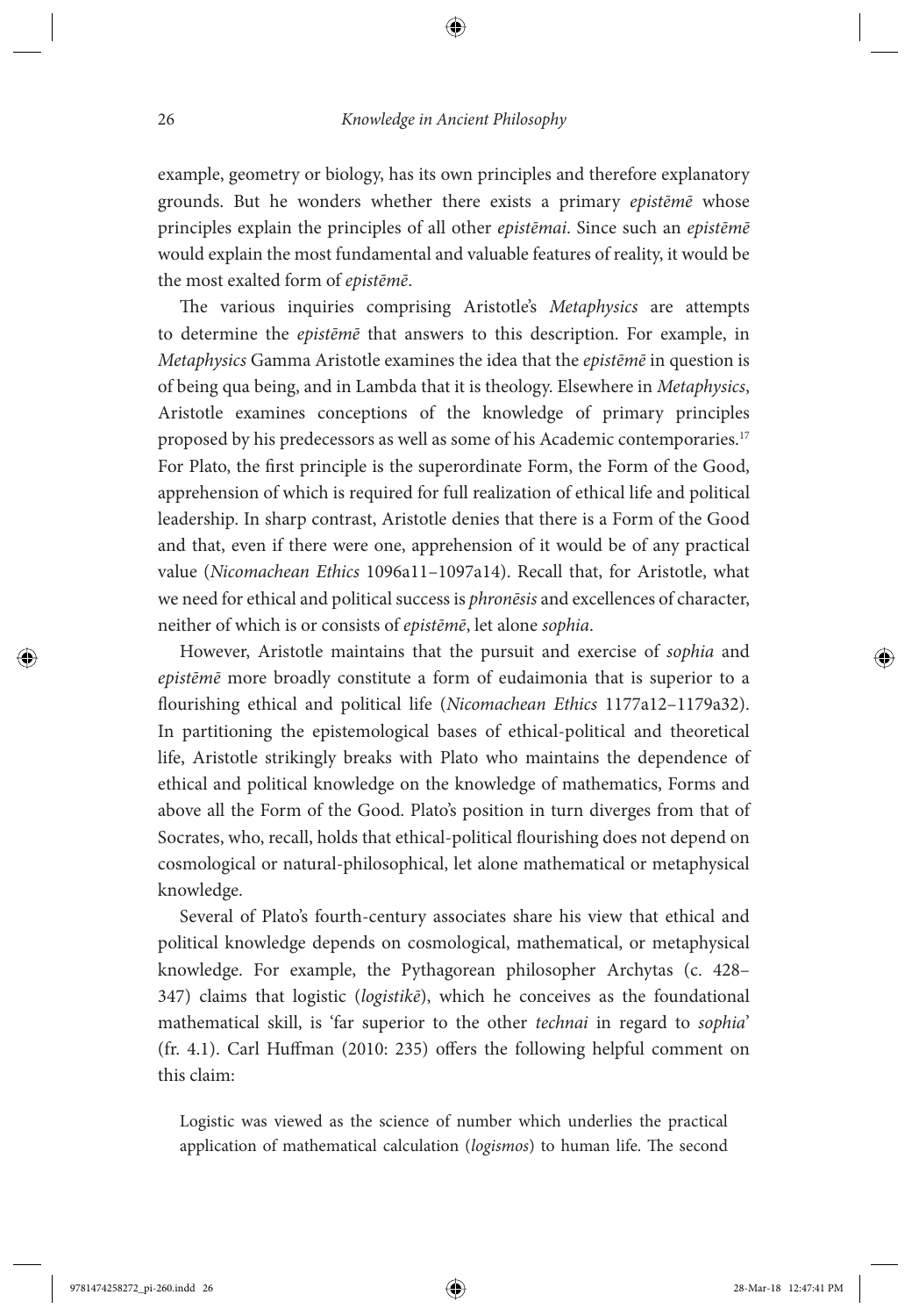part of Fragment 3 argues that such calculation is the basis of all human society. Therefore, I suggest that, in Fragment 4, it is this sort of wisdom in which logistic far surpasses the other [*technai*]. It is the wisdom that allows us to live a good life ... [and] that will also turn out to be crucial to the functioning of the state.

 Plato's student Philip of Opus advances a distinct, but related position. Philip is generally regarded as the author of the short dialogue *Epinomis* that serves as an appendix to a passage in the twelfth book of Plato's *Laws*. The *Laws* passage concerns the education that the Nocturnal Council, the supreme political body of the envisioned city- state, is to receive. Cleinias, the principal speaker of *Epinomis* , ultimately proposes that the Council members must learn astronomy. He understands this study of the celestial bodies to include the mathematical *epist*ē*mai* of arithmetic, geometry, and stereometry, and explicitly claims that it is the supreme *sophia* (990a, cf. 992d).

 Plato's, Archytas', and Philip of Opus' conceptions of the *sophia* requisite for ethical and political success are, in various ways, akin to those of Heraclitus and Empedocles insofar as all of these philosophers maintain that personal or political success requires an understanding of broader or more fundamental aspects of nature, the cosmos, and reality. 18 In the Hellenistic period, both the Epicureans and Stoics, albeit in radically different ways, likewise maintain that cosmological understanding is requisite for success in practical life.

 In contrast, Socrates and Aristotle, in their own divergent ways, maintain the epistemological independence of ethics. The Socratic position is in turn developed in one direction by various non- Platonic Socratics such as the Cyrenaics as well as by the Cynics – namely, according to the view that human flourishing and the *sophia* on which it depends has no need of cosmological, natural- philosophical, mathematical, or metaphysical knowledge – while the Aristotelian position is, until Plotinus, unique in taking the supreme form of human life, which involves the exercise of *sophia* , to be non- ethical and non- political.

#### **Notes**

- 1 I assume the semantic distinction between 'skilled' and 'skilful' is that the former denotes the condition of having acquired skill and the latter of possessing skill.
- 2 Translation adapted from Lombardo (1997). Unless otherwise noted, as here, translations are my own.
- 3 Translation adapted from West (1993).
- 4 Translation adapted from West (1993).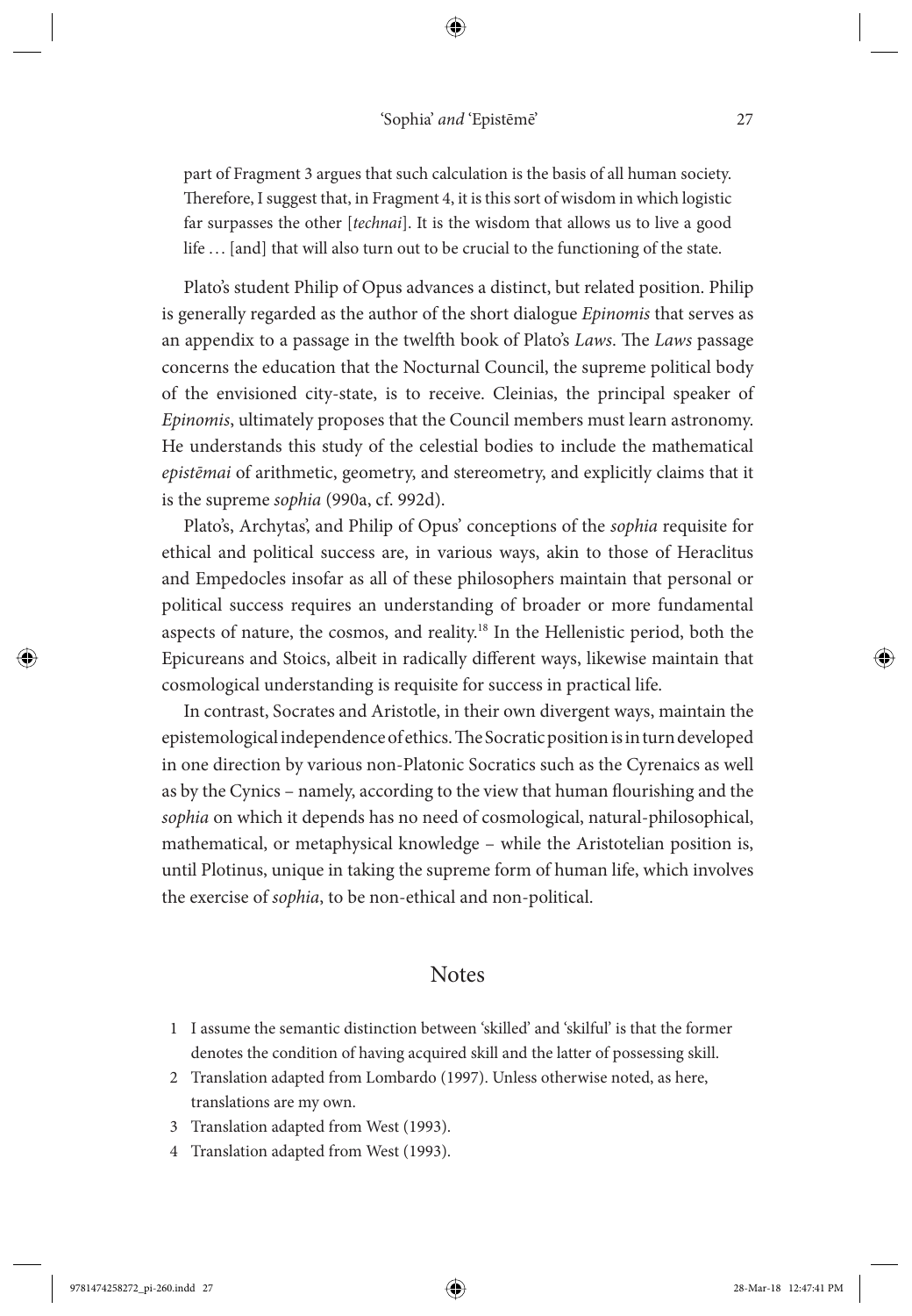- 5 Translation adapted from Graham (2010).
- 6 I emphasize that to sophon is here explicitly identified as a kind of knowing (cf. B50).
- 7 That Heraclitus views *sophie* precisely as a state of the *psyche* is confirmed by the following fragment: 'A dry *psych*ē is most *sophos* and best' (B65).
- 8 Translation adapted from Barnes (1987).
- 9 For instance, Heraclitus endorses aristocratic, not democratic or egalitarian, values. Consequently he does not view *sophi*ē as a form of ethical, in the sense of 'moral,' knowledge.
- 10 I strongly suspect that Protagoras used the term ' *sophi*ē ' to characterize his teaching. Cf. Plt. Tht. 166d-167d and Prt. 316c-317c.
- 11 Grg. B8a; B11.1, 4, 6; B11a.16, 25; Ant. B49.12; Dem. B31, B47, B59, B197, B216, B247; Cri. B25.12, 34; B29; *Anon Iambl* . 1; *Dis. Log* . 6– 8 passim.
- 12 Translation adapted from Dillon and Gergel (2003).
- 13 On the other hand, Antisthenes rejected Platonic Forms and so the Platonic view that *epist*ē*m*ē requires their apprehension.
- 14 There is, however, at least one passage in the Platonic corpus where *sophia* itself is distinguished from other kinds of *epistēmē*. At *Republic* 428b, Socrates observes that there are various kinds of *epist*ē*m*ē in the polis and he asks, 'Are we then to call our state wise ( *soph*ē ) and good in counsel because of the *epist*ē*m*ē of carpenters?' So, here it is clear that *epist*ē*m*ē is not equivalent to *sophia* , but that the latter is a type of the former.
- 15 I note, without endorsing, a common practice among translators of rendering Aristotle's use of 'epistēmē' as 'science' or 'scientific knowledge'.
- 16 Aristotle recognizes that in some fields, particularly in the natural sciences, noetic principles may be general rather than universal, in other words may 'hold only for the most part'. Cf. *An. post* . 96a8- 10.
- 17 In this context, it is interesting to note that, in a treatise *On Phron*ē*sis* , Xenocrates, the third scholarch of the Academy, drew the following complex distinction between *sophia* and *phron*ē*sis* . Similarly to Aristotle, Xenocrates characterizes *sophia* as ' *epist*ē*m*ē of f rst causes and intelligible being ( *no*ē*t*ē*s ousias* )'. In contrast to Aristotle, Xenocrates distinguishes two kinds of *phron*ē*sis* : theoretical and practical. Moreover, he describes theoretical *phron*ē*sis* as 'human ( *anthr*ō*pina* ) sophia' (fr. 177 Isnarde-Parente-Dorandi). In that case, Xenocrates must distinguish between two kinds of *sophia* : divine and human – although precisely how the two differ is unclear. Cf. Isnarde-Parente and Dorandi (2012: 192, 331-2) and Dillon  $(2003:150-1).$
- 18 Another conception of *sophia* involving the dependence of ethical on cosmological and metaphysical knowledge occurs in Pseudo-Archytas' On Sophia; on which, cf. Horky (2016).